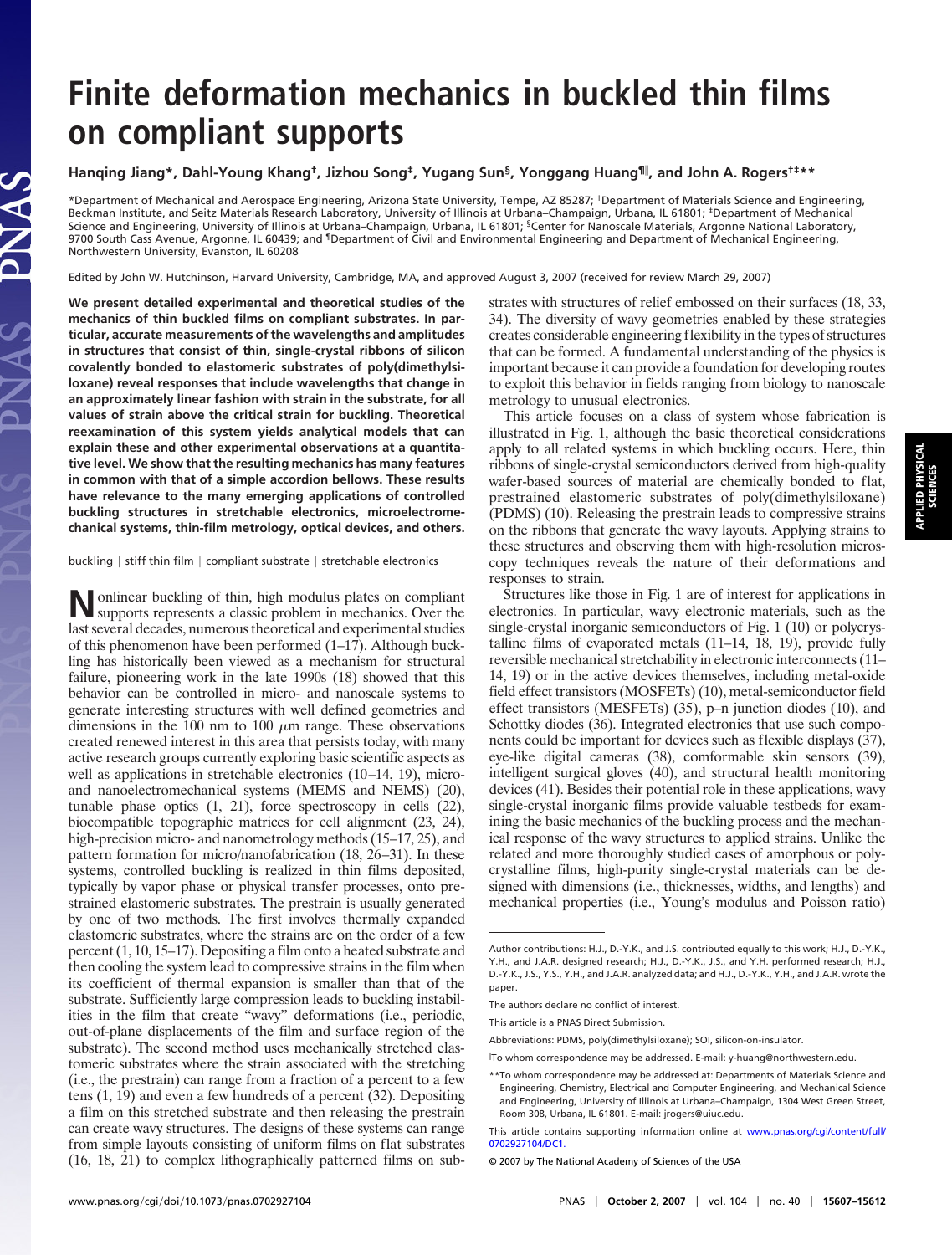

**Fig. 1.** Schematic illustration of the process for fabricating buckled, or wavy, single-crystal Si ribbons (silver) on a PDMS (blue) substrate (upper two frames). The lower two frames illustrate the response of these structures to strains applied to the PDMS.

that are extremely well controlled. Recent methods have been developed to allow the integration of defect-free single-crystal films with elastomeric substrates (10). These techniques enable systematic and repeatable studies of the buckling mechanics, to a precision that was not possible in previously studied systems. This article presents results of experiments that demonstrate the fundamental aspects of the buckling process. Theoretical reexamination of this classical problem leads to an analytical mechanics theory that provides a coherent and quantitatively accurate picture of the mechanics, which has direct connections to simple mechanics of an accordion bellows. Some implications of these findings on applications of buckled systems in electronics are presented.

#### **Results and Discussion**

Fig. 2 shows optical, scanning electron, and atomic force micrographs of structures similar to those schematically illustrated in Fig. 1. Silicon-on-insulator (SOI) substrates or epitaxial layers on bulk wafers provided sources of high-quality single-crystal films with semiconductor device-grade levels of materials purity, uniformity in thickness (less than  $\pm 3\%$ ), and mechanical properties. Manipulating the surface chemistry of the ribbons created from these layers and the PDMS substrates enables covalent interfacial bonds to form between these two materials upon physical contact. In particular, silane coupling reactions between hydroxyl groups on the native oxide surfaces of Si ribbons and UV/ozone activated surfaces of the PDMS lead to exceptionally strong adhesion (42) and intimate mechanical coupling, as illustrated in the images of Fig. 2. In fact, the failure modes under extreme strains are cohesive in the ribbons (i.e., the ribbons crack) or the PDMS (i.e., the PDMS tears); adhesive failures at the interfaces are not observed. Wavy structures formed in this manner are highly sinusoidal (Fig. 2), with excellent uniformity in the amplitudes (less than  $\pm$ 5%) and wave-



**Fig. 2.** Optical (*A*), scanning electron (*B*), and atomic force (*C*) micrographs of wavy, single-crystal Si ribbons. For *A* and *C*, 20- $\mu$ m-wide and 100-nm-thick Si ribbons were used with PDMS prestrained to ≈28% for *A* and ≈23% for *C*. For  $B$ , 30- $\mu$ m-wide, 150- $\mu$ m-long, and 100-nm-thick Si ribbons were used with a PDMS prestrain of  $\approx$  15%.

lengths (less than  $\pm 3\%$ ) over large areas (up to 15 mm  $\times$  15 mm). Precision mechanical stages provide accurate means for applying strain to these structures. *In situ* scanning electron, optical, and atomic force microscopy can be used to quantify the mechanical responses.

Several mechanics models have been developed for buckling in composite structures of this type. Unlike classical column buckling analyses (e.g., ref. 43 and 44) that focus on the buckling load, these models describe results in terms of the wavelength and amplitude of the wavy structures. These dimensions are important in the emerging applications mentioned previously. Such models, whose range of applicability lies in the small deformation limit, all lead to the following predictions. For a thin film of thickness *h* and elastic modulus  $E_f$  on a prestretched substrate (prestrain,  $\varepsilon_{\text{pre}}$ ) of modulus *E*s, releasing the prestrain leads to purely sinusoidal displacement distributions with wavelengths of (2–9, 45–47)

$$
\lambda_0 = 2\pi h \left(\frac{\bar{E}_{\rm f}}{3\bar{E}_{\rm s}}\right)^{1/3}.
$$
<sup>††</sup> [1]

This equation predicts that the wavelength depends only on the film thickness and the film/substrate modulus ratio, and not on the prestrain  $\varepsilon_{\text{pre}}$ . The amplitude for the buckling process is given by (8)

$$
A_0 = h \sqrt{\frac{\varepsilon_{\text{pre}}}{\varepsilon_{\text{c}}}} - 1, \tag{2}
$$

 ${}^{ \uparrow \uparrow} \bar{E} = E/(1 - v^2)$  is the plane-strain modulus, and *v* is the Poisson ratio.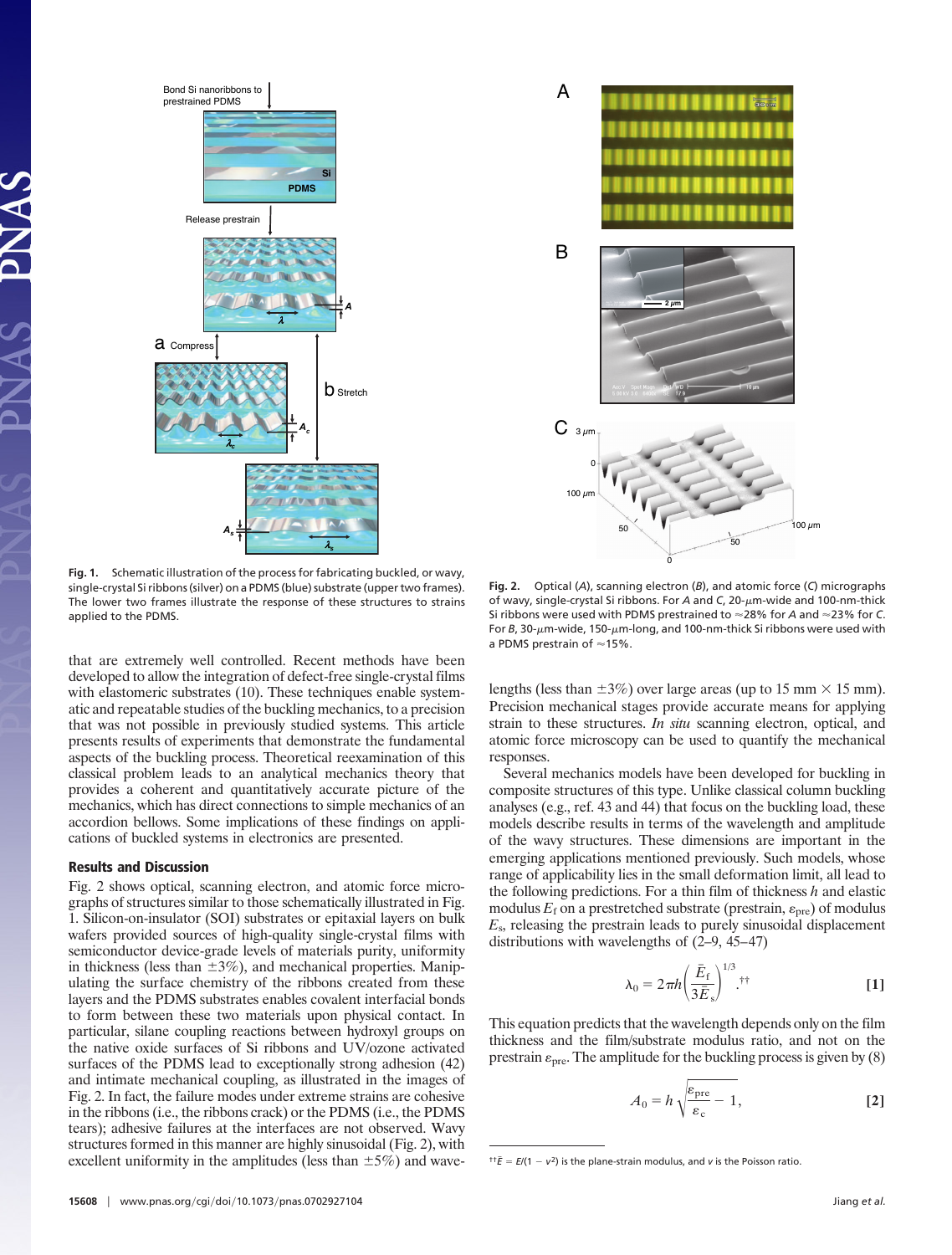where

$$
\varepsilon_{\rm c} = \frac{1}{4} \left( \frac{3 \bar{E}_{\rm s}}{\bar{E}_{\rm f}} \right)^{2/3}
$$

is defined as the critical buckling strain, or the minimum strain needed to induce buckling.

Because of the small deformation approximations and linear stress–strain behavior used to derive Eqs. **1** and **2**, these results apply not only to the buckling process itself, but also to the response of the buckled system to applied strains,  $\varepsilon_{\text{applied}}$ , by  $\varepsilon_{\text{pre}} - \varepsilon_{\text{applied}}$ . In other words, Eq. **1** suggests not only that the buckling wavelength is independent of prestrain, but also that this wavelength will not change with strain (tensile or compressive) applied ( $\varepsilon_{\text{applied}}$ ) to the system after formation of the buckled structure, provided that the total strain ( $\varepsilon_{\text{pre}} - \varepsilon_{\text{applied}}$ ) is larger than  $\varepsilon_{\text{c}}$ . Eq. 2 can be used to describe this postbuckling behavior by simply replacing  $\varepsilon_{pre}$  by  $\varepsilon_{\text{pre}} - \varepsilon_{\text{applied}}.$ 

Eqs. **1** and **2** imply displacements that are tangential to the local surface relief, yielding a displacement trajectory that has the shape of a wave whose wavelength is fixed. The prestrain-independent wavelength in Eq. **1** and, by implication, the wavy motion trajectory have been widely applied to many experimental systems, with some level of qualitative or, in some cases, claimed quantitative agreement. These previous studies do not, however, provide sufficient precision to test rigorously the predictions of Eqs. **1** and **2** because they involve experimental uncertainties due to some combination of factors including poorly defined film/substrate interfaces, unknown mechanical properties in the films or substrates, poor spatial uniformity in the critical dimensions and mechanical properties, and/or the formation of micro- or nanocracks during film deposition or strain relaxation. The system of Figs. 1 and 2 avoids these limitations because of the highly controlled nature of the singlecrystal films and the strong bonding to the elastomeric supports.

The most direct experimental test of the existing models involves the measurement of wavelengths in the well controlled systems of Figs. 1 and 2 at various  $\varepsilon_{pre}$ . All strains, for this case and the others that follow, were determined from the measured contour  $\lambda_{\text{contour}}$ and wavelengths  $\lambda$  of the buckled ribbons and given by ( $\lambda$ <sub>contour</sub> –  $\lambda$ / $\lambda$ . Fig. 3 shows the results for the case of ribbons of single-crystal silicon with thicknesses of 100 nm on PDMS. The mean wavelength,  $\approx$ 15  $\mu$ m, is comparable to  $\lambda_0$  ( $\approx$ 18  $\mu$ m) evaluated by using Eq. 1 with literature values for the mechanical properties  $(E_f = 130 \text{ GPa},$  $E_s = 1.8 \text{ MPa}, v_f = 0.27, v_s = 0.48$  (25, 48). The measurements show, however, a qualitative behavior characterized by a clear and systematic decrease in wavelength with increasing prestrain, contrary to the prediction of Eq. **1**. Hints of similar variations in wavelength have also been reported for layers of polystyrene on PDMS substrates when the prestrain varies from  $\approx 0\%$  to 10% (1), and in platinum films on rubber substrates for prestrains of  $\approx$ 400% (32). This strain-dependent wavelength behavior has also been observed in postbuckling studies of single-crystal Si and GaAs ribbons in the layouts of Figs. 1 and 2, where the wavelength varies systematically and in linear proportion to the applied strains (10, 49). These discrepancies between existing theory and experiments have been attributed to various effects, including nonlinearities in the stress–strain responses of the film or substrate materials (1), partial delamination of the films from the substrates, and finite size effects in the films (10). Detailed experimental studies indicate, however, that none of these explanations is valid for the case of the single-crystal systems of the type presented here. First, nonlinearities in the stress–strain behavior of the materials might be expected to lead to nonsinusoidal displacement profiles in the wavy structures, in contrast to the highly sinusoidal behavior observed in experiment, such as that shown in Fig. 3. In addition, independent measurements show that the elastic modulus of PDMS is constant, to a good approximation, for strains of up to several tens of a



**Fig. 3.** The wavelength decreases as the prestrain increases, and the behavior of the buckled thin film is highly sinusoidal. (*A*) Atomic force micrographs of buckled Si ribbons (100 nm thickness) on PDMS, formed with various prestrains (indicated on the left in percent). The red and green triangles and the vertical dashed lines define particular relative locations on the samples, to illustrate more clearly the changes. The wavelength systematically decreases as the prestrain  $\varepsilon_{\text{pre}}$  increases. (*B*) Line cut profiles of a representative ribbon for the cases of  $\varepsilon_{\text{pre}} = 28.4\%$  (blue) and  $\varepsilon_{\text{pre}} = 0.6\%$  (red). The symbols are measured data; the lines are sinusoidal fits.

percent (50). Silicon and gallium arsenide single crystals exhibit linear responses up to strains that approach the fracture point (51). Second, detailed imaging studies such as those in Fig. 2 show that bonding in well designed systems can be extremely good. Third, finite size effects are likely unimportant because qualitatively similar variations in wavelength are observed in systems with ribbon widths between 2 and 100  $\mu$ m, with thicknesses between 20 and 320 nm, with lengths between 5 and 15 mm, and on substrates with thicknesses between 0.5 and 5 mm.

In the following, we present a buckling theory that accounts for finite deformations and geometrical nonlinearities to yield a quantitatively accurate description of the system. This buckling theory is different from previous models in the following three important aspects:

1. The initial strain-free (or stress-free) configurations for the substrate and film are different (i.e., the film is free of strain in the top frame of Fig. 1, whereas the substrate is free of strain in the second frame of Fig. 1, except near the film– substrate interface).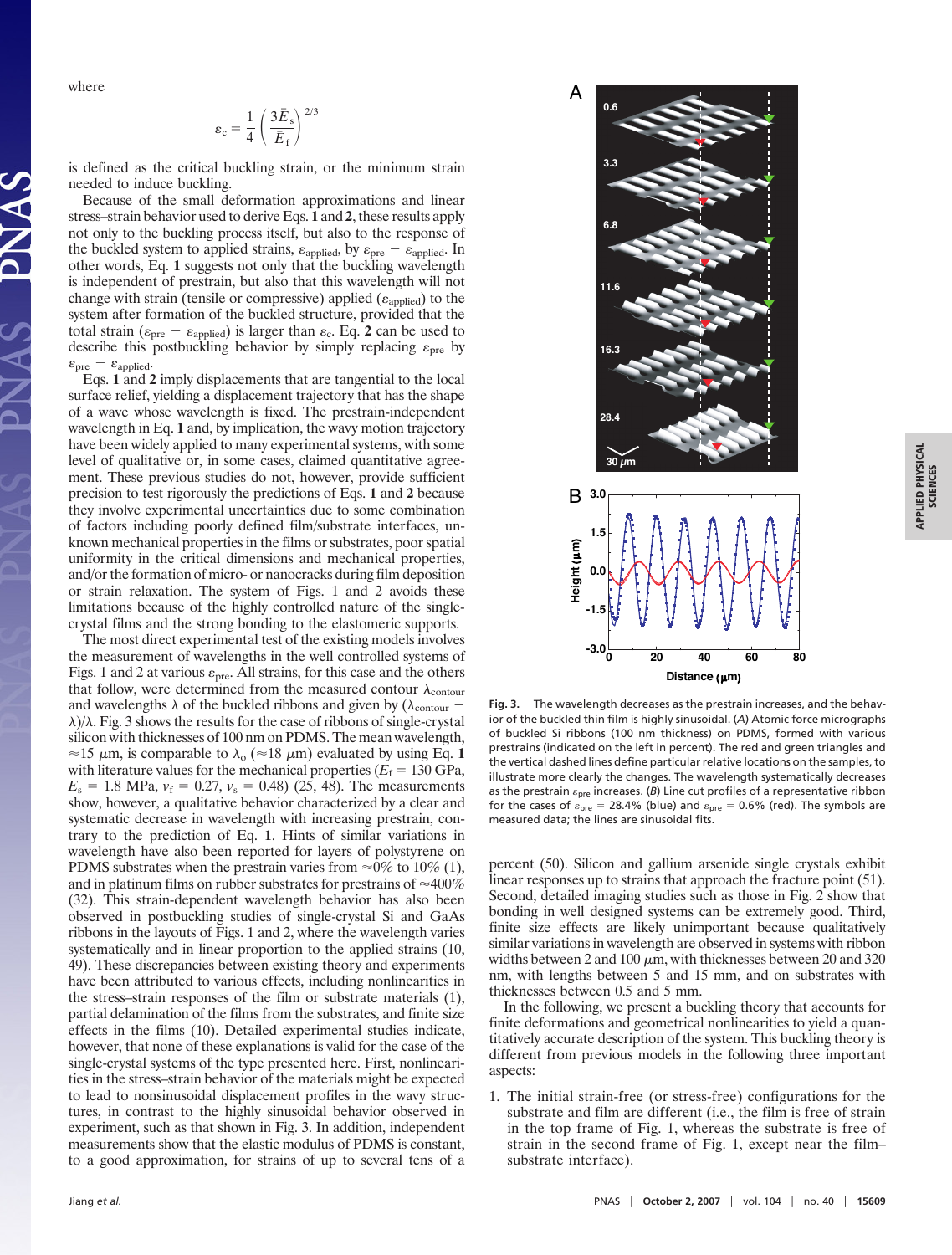

**Fig. 4.** Wavelength and amplitude of buckled structures of Si (100 nm thickness) on PDMS as a function of the prestrain. The finite-deformation buckling theory yields wavelengths and amplitudes that both agree well with experiments. Also shown are results from previous mechanics models (i.e., small deformation limit) and the simple accordion model.

- 2. The strain-displacement relation in the substrate (as well as the film) is nonlinear.
- 3. The stress–strain relation in the substrate is characterized by the nonlinear neo-Hookean constitutive law.

Some details of this analysis, with derivations of expressions for the wavelengths and amplitudes of the wavy structures, appear in *Materials and Methods*.

**Wavelength and Amplitude in Initial Buckling.** As with the previous analyses, the new theory predicts purely sinusoidal buckling displacements when the prestrain,  $\varepsilon_{\text{pre}}$ , exceeds the critical strain,  $\varepsilon_{\text{c}}$ . The wavelength, however, is different from that given by existing theories and can be written

$$
\lambda = \frac{\lambda_0}{(1 + \varepsilon_{\text{pre}})(1 + \xi)^{1/3}},
$$
 [3]

where  $\lambda_0$  is the wavelength in Eq. 1 and  $\xi = 5\varepsilon_{pre}(1 + \varepsilon_{pre})/32$ . As shown in Fig. 4,  $\lambda$  depends on prestrain and quantitatively agrees with the experimental data without any parameter fitting, when the following values are used for the film thickness and modulus and substrate modulus:  $h = 100$  nm,  $E_f = 130$  GPa,  $E_s = 1.8$  MPa,  $v_f =$ 0.27,  $v_s = 0.48$ . An intuitive understanding of Eq. 3 is as follows:  $\lambda_0/(1 + \varepsilon_{pre})$  represents the change of wavelength expected based on simple accordion bellows mechanics;  $1/(1 + \xi)^{1/3}$ , which depends only on prestrain, results from the geometrical nonlinearity (finite deformation) and nonlinear constitutive model. For small prestrain, the value of  $\lambda$  approaches  $\lambda_0$ , although it retains the same functional variation with  $\varepsilon_{pre}$  down to prestrains arbitrarily close to  $\sigma_{c}$ . As compared with the geometrical nonlinearity, the constitutive model of the substrate plays a relatively minor role on the prestraindependent wavelength and amplitude. Other constitutive models (e.g., linear relation between the second Piola–Kirchhoff stress and Green strain) that have the same linear elastic properties give essentially the same prestrain dependence of the wavelength. For the prestrain  $\varepsilon_{pre} = 28.4\%$ , the present model gives the wavelength 12.9  $\mu$ m, which agrees satisfactorily with the experimentally measured wavelength 12.1  $\pm$  0.4  $\mu$ m. Without accounting for the geometrical nonlinearity, the wavelength would be 14.6  $\mu$ m, which shows the dominant effect of geometrical nonlinearity at the large strain.

The amplitude, according to the finite deformation theory, is

$$
A = \frac{A_0}{\sqrt{1 + \varepsilon_{\text{pre}} (1 + \xi)^{1/3}}},
$$
 [4]

where  $A_0$  is the amplitude in Eq. 2. As shown in Fig. 4, the amplitude given by the Eq. **4** expression agrees well with the experimental data, whereas the amplitude  $A_0$  clearly overestimates. Similar to Eq. **Membrane and Peak Strains in the Thin Film.** The new theory and the accuracy with which it reproduces experimental observation provide opportunities to reexamine the nature of strains and displacements in buckled systems. For  $\varepsilon_{\text{pre}} < \varepsilon_{\text{c}}$  ( = 0.034% for the Si/PDMS system), relaxing the prestrain does not lead to buckling. Instead, the film supports small compressive strain  $(<$ 0) that is very close to  $-\varepsilon_{\text{pre}}$ , which we refer to as membrane strain. When  $\varepsilon_{\text{pre}} > \varepsilon_{\text{c}}$ , the film buckles to relieve some of the strain; the membrane strain,  $\varepsilon$ <sub>mem</sub>, as evaluated at the plane that lies at the midpoint of the thickness of the film, remains and has a magnitude almost equal to  $-\varepsilon_c$ . The peak strains  $\varepsilon_{\text{peak}}$  in the film are equal to the sum of membrane strain  $\varepsilon$ <sub>mem</sub> and the strain induced by the buckled geometry. In most cases of practical interest, the strain associated with the buckled geometry is much larger than  $\varepsilon_{\text{mem}}$ , thus this peak strain can be written

$$
\varepsilon_{\text{peak}} = 2\sqrt{\varepsilon_{\text{pre}}\varepsilon_{\text{c}}} \frac{(1+\xi)^{1/3}}{\sqrt{1+\varepsilon_{\text{pre}}}}.
$$
 [5]

The magnitude of  $\varepsilon_{\text{peak}}$  is typically much smaller than the overall strain,  $\varepsilon_{\text{pre}} - \varepsilon_{\text{mem}}$ , that the film accommodates by buckling. For example, in the case of  $\varepsilon_{pre} = 28\%, \varepsilon_{peak}$  is only 1.8% for the system of Fig. 2. This mechanical advantage provides an effective level of stretchability/compressibility in materials that are intrinsically brittle. As a result,  $\varepsilon_{\rm peak}$  determines the point at which fracture occurs in the film. For Si, the fracture strain is in the range of  $\varepsilon$ <sub>fracture</sub> (for either compression or tension). The maximum allowable prestrain is, therefore, approximately

$$
\frac{\epsilon^2_{\text{fracture}}}{4\,\epsilon_c}\left(\,1\, +\frac{43\,\epsilon^2_{\text{fracture}}}{48\ \, 4\,\epsilon_c}\right),
$$

which, for the system examined here, is  $\approx$ 37% or almost 20 times larger than  $\varepsilon$ <sub>fracture</sub>.

Fig. 5A shows the  $\varepsilon_{\text{peak}}$  and  $\varepsilon_{\text{mem}}$  as a function of  $\varepsilon_{\text{pre}}$ . The membrane strain is negligible compared with the peak strain. Likewise, the peak strain is much smaller than the prestrain, such that the system can accommodate large strains. The measured contour length of the buckled Si film on PDMS substrate, shown in Fig. 5*B*, is approximately constant and is independent of the prestrain. This result is consistent with a negligibly small value for  $\varepsilon$ <sub>mem</sub>.

**Postbuckling Behavior.** When the buckled system is subjected to an applied strain  $\varepsilon_{\text{applied}}$ , the wavelength and amplitude become

$$
\lambda = \frac{\lambda_0 (1 + \varepsilon_{\text{applied}})}{(1 + \varepsilon_{\text{pre}}) (1 + \varepsilon_{\text{applied}} + \zeta)^{1/3}},
$$
  

$$
A = h \frac{\sqrt{(\varepsilon_{\text{pre}} - \varepsilon_{\text{applied}})/\varepsilon_{\text{c}} - 1}}{\sqrt{1 + \varepsilon_{\text{pre}} (1 + \varepsilon_{\text{applied}} + \zeta)^{1/3}}},
$$
[6]

where  $\zeta = 5(\varepsilon_{pre} - \varepsilon_{\text{applied}})(1 + \varepsilon_{pre})/32$ . The amplitude *A* vanishes when the applied strain reaches the prestrain plus the critical strain  $\varepsilon_c$ . In this situation, the membrane strain is equal to  $-\varepsilon_c$ . Additional applied strain relaxes the membrane strain and then, ultimately, appears as tensile strain in the silicon up to the point of fracture. The peak strain in the film is

$$
\varepsilon_{\text{peak}} = 2\sqrt{(\varepsilon_{\text{pre}} - \varepsilon_{\text{applied}})\varepsilon_{\text{c}}} \frac{(1 + \varepsilon_{\text{applied}} + \zeta)^{1/3}}{\sqrt{1 + \varepsilon_{\text{pre}}}}. \qquad [7]
$$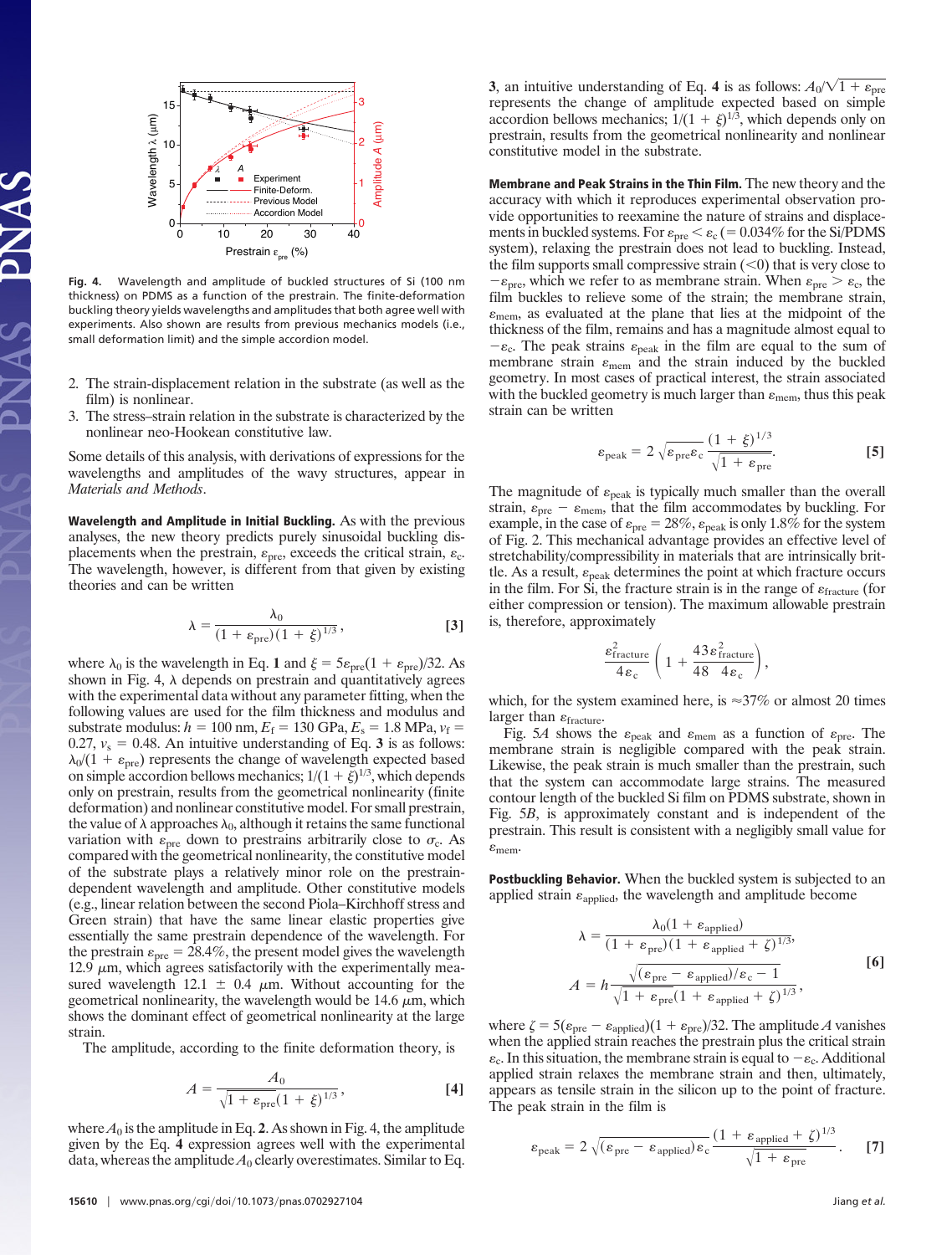

**Fig. 5.** Strains and contour length of the buckled thin film. (*A*) Membrane and peak strain in the Si as a function of prestrain for a system of buckled Si ribbons (100 nm thickness) on a PDMS substrate. The membrane strain is a small and constant throughout this range. (*B*) Measured contour length of the buckled Si structures as a function of prestrain. The nearly constant contour length is consistent with a small membrane strain.

Fig. 6 gives the experimentally measured and theoretically predicted wavelength  $\lambda$  and amplitude A versus applied strain  $\varepsilon_{\text{applied}}$ for a buckled Si thin-film/PDMS substrate formed with a prestrain of 16.2%, and other parameters the same as those of the examples described in the other sections. The constant wavelength and the amplitude predicted by the existing mechanics models, given by Eq. **2** with  $\varepsilon_{\text{pre}}$  replaced by  $\varepsilon_{\text{pre}} - \varepsilon_{\text{applied}}$ , are also shown. The measured wavelength increases for tension and the measured amplitude decreases, reaching zero once the tensile strain reaches the prestrain. The finite-deformation buckling theory agrees well with experiments for both amplitude and wavelength. The existing mechanics models also capture the amplitude trend but deviate from the experimental results for large tensile strain  $(>10\%)$ .



Fig. 6. Wavelength and amplitude of buckled structures of Si (100 nm thickness) onPDMSformedwithaprestrainof16.2%,asafunctionoftheappliedstrain.The measured wavelength increases for tensile strain and the measured amplitude decreases, reaching zero once the tensile strain reaches the prestrain. The finitedeformation buckling theory yields wavelengths and amplitudes that both agree well with experiments. Results from previous mechanics models (i.e., small deformation limit) and the simple accordion model are also shown.



**Fig. 7.** Three sequential configurations for the thin film/substrate buckling process. (*Left*) Undeformed substrate with the original length *L*0, which represents the zero strain energy state. (*Middle*) Substrate deformed by the prestrain and the integrated film, which represents its zero strain energy state. (*Right*) Deformed (buckled) configuration.

**Comparison with Accordion Mechanics.** The finite deformation model introduced here captures quantitatively all of the experimental observations. A point of interest, however, is that the variations in amplitude and wavelength, with both prestrain and applied strain, can be captured with reasonable accuracy, for the systems studied here, with the very simple accordion model. In this model, the wavelength varies according to a simple rule of  $\lambda =$  $\lambda_0(1 - \varepsilon_{pre} + \varepsilon_{\text{applied}})$ , where  $\lambda_0$  is the buckling wavelength at the onset of buckling given by Eq. 1. The value of  $\lambda_0$  cannot, of course, be determined with this accordion model, but it can be treated as a fitting parameter to describe experimentally measured data. For the amplitude, the accordion model assumes a constant contour length that provides an equation in integral form to compute the amplitude via

$$
\int_0^\lambda \sqrt{1 + \frac{4\pi^2 A^2}{\lambda^2} \sin^2\left(\frac{2\pi}{\lambda}x\right)} dx = \lambda_0.
$$

Figs. 4 and 6 show the predicted variations in wavelength and amplitude with  $\varepsilon_{\text{pre}}$  and  $\varepsilon_{\text{applied}}$ , based on this model. Although the results do not match exactly the experiment, the degree of agreement is remarkable, thereby indicating that the accordion picture of the mechanics of this system provides a good approximation of its qualitative behavior.

#### **Conclusions**

In summary, this work presents experimental data that reveal many details of the mechanical behavior of buckled thin films on compliant supports, with a focus on ribbons of single-crystal silicon on PDMS. Theoretical modeling, performed in a manner that removes certain approximations implemented in previous models of this class of system, quantitatively reproduces the observations. The results show that the structures behave, approximately, with the mechanics of an accordion bellows, in which strains are accommodated through changes in the amplitudes and the wavelengths of the buckled geometries. These conclusions and the detailed analyses are important for the many envisioned applications for buckled thin film/substrate systems.

### **Materials and Methods**

**Fabrication and Measurements.** The single-crystal Si (100) ribbons were derived from SOI wafers (SOItec), with top Si thicknesses between 20 and 300 nm. The first step in the fabrication involved patterning a layer of photoresist (AZ5214) in the geometry of the ribbons (2–100  $\mu$ m wide, separated by 2–100  $\mu$ m; 5–15 mm in length) on top of an SOI wafer using conventional photolithographic methods (Karl Suss MJB-3 contact mask aligner). Etching the exposed top Si layer by  $SF_6$  reactive ion etching (PlasmaTherm) defined the ribbons. Undercut etching of buried oxide layer with HF released the Si ribbons and left them resting on the underlying